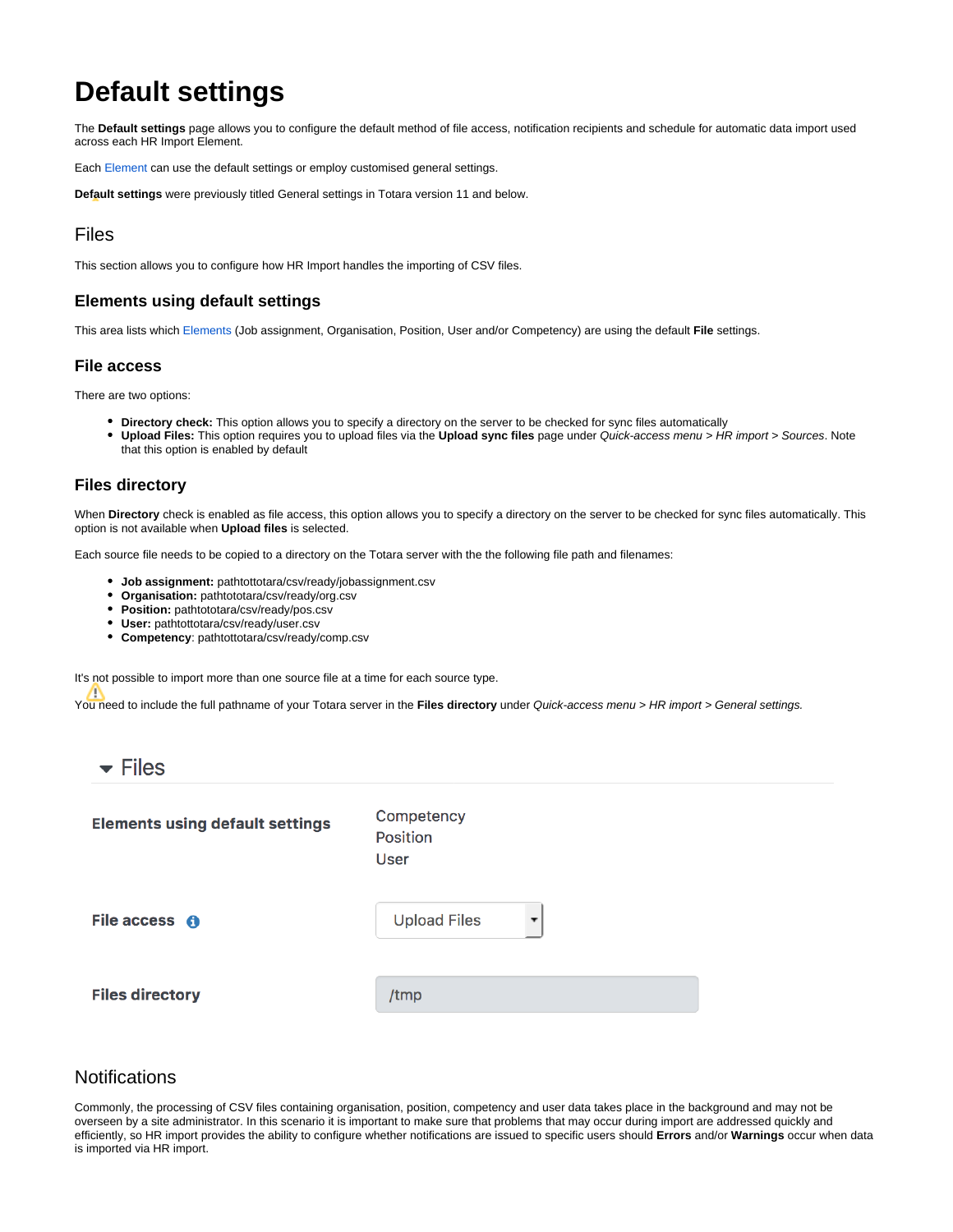## **Elements using default settings**

This area lists which [Elements](https://help.totaralearning.com/display/TH13/Elements) (Job assignment, Organisation, Position, User and/or Competency) are using the default **Notification** settings.

#### **Send notifications**

There are two options:

- **Errors:** If enabled (checked), a notification will be issued to specified users should any errors occur during import
- **Warnings:** If enabled (checked), a notification will be issued to specified users should any warnings occur during import

#### **Email notifications to**

Specify the email addresses of any users who should receive error and/or warning notifications. By default the email address of the main Site Administrator will be populated in this field. Additional email addresses may be specified and should be separated by a comma.

| $\blacktriangleright$ Notifications               |                                                       |  |  |  |  |  |
|---------------------------------------------------|-------------------------------------------------------|--|--|--|--|--|
| <b>Elements using default settings</b>            | Competency<br>Organisation<br><b>Position</b><br>User |  |  |  |  |  |
| <b>Send notifications for</b>                     | $\blacksquare$ Errors<br><b>Marnings</b>              |  |  |  |  |  |
| <b>Email notifications to <math>\theta</math></b> |                                                       |  |  |  |  |  |

# **Schedule**

If **Directory check** is specified as the method of file access, it is possible to schedule HR import to check the files directory periodically and process any CSV files that are available for import.

#### **Elements using default settings**

This area lists which [Elements](https://help.totaralearning.com/display/TH13/Elements) (Job assignment, Organisation, Position, User and/or Competency) are using the default **Schedule** settings.

#### **Scheduled HR importing**

If enabled the scheduled HR import cron task will import any CSV files that are available in the files directory (as specified in the **Files directory** field) when it's due to run.

#### **Schedule (server time)**

Here you can specify how often HR import should be checking the files directory and importing CSV files.

The available options are:

- **Daily:** When selected, it is possible to specify the hour that HR import checks the files directory for import.
- **Weekly:** When selected, it is possible to specify the day of the week that HR import checks the files directory for import.
- **Monthly:** When selected, it is possible to specify a date within the month that HR import checks the files directory for import.
- **Every X hours:** When selected, it is possible to specify how often in hours HR import checks the files directory for import.
- **Every X minutes:** When selected, it is possible to specify how often in minutes HR import checks the files directory for import.